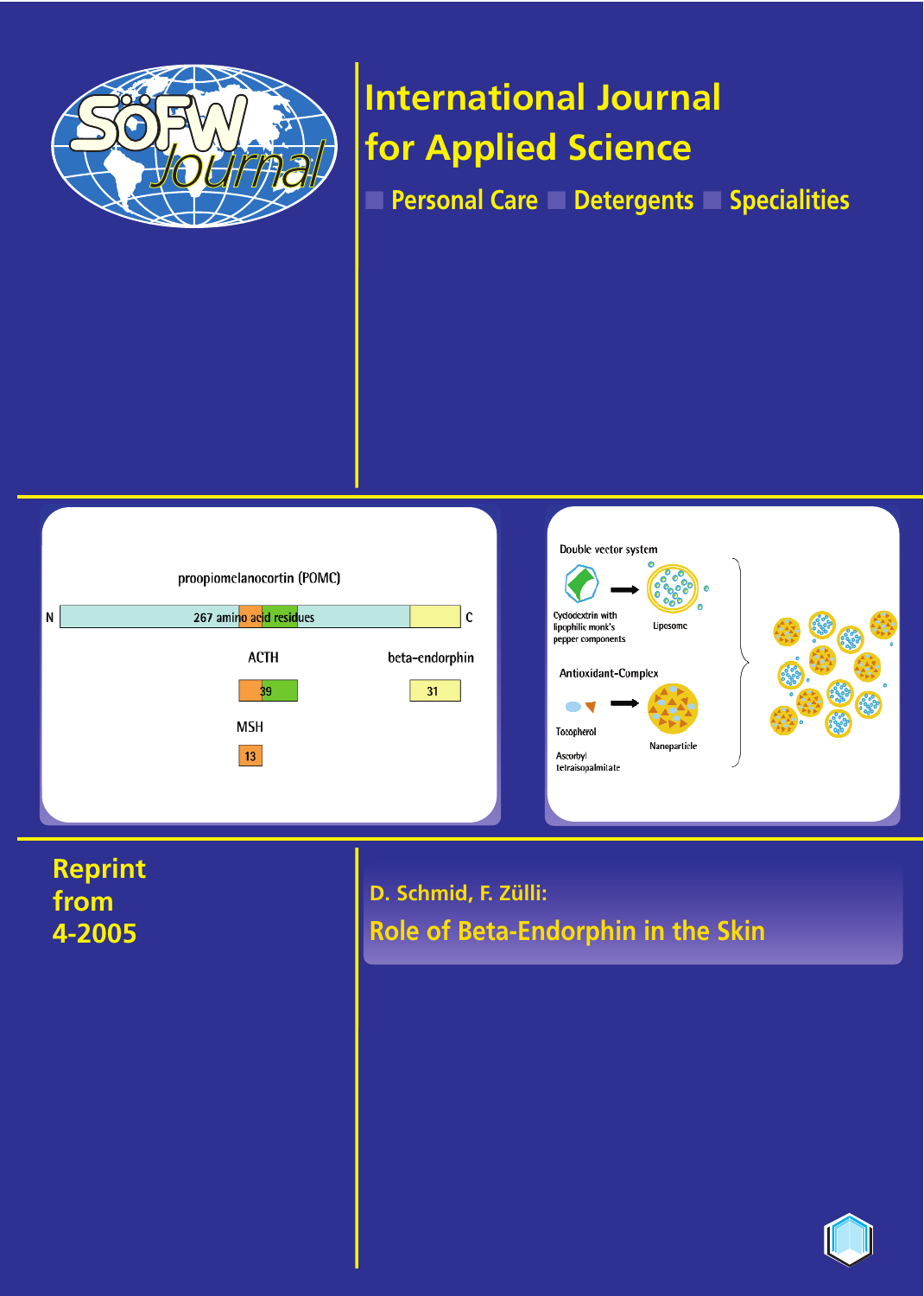D. Schmid, F. Zülli*\**

## Role of Beta-Endorphin in the [Skin](http://www.mib-bio.com)

Keywords: beta-endorphin, happiness, Vitex agnus-castus, chaste tree, monk's pepper casticin, wrinkle depth

## Abstract

B eta-endorphin is a peptide neurotransmitter that is mainly produced in the central nerve system where it causes an analgesic effect and a feeling of euphoria after binding to opiate receptors. During the last years several research groups confirmed the presence of a fully functional beta-endorphin/mu-opiate receptor system in a variety of cutaneous cell types. The beta-endorphin/mu-opiate receptor system was shown to modulate migration of keratinocytes and to be involved in wound healing. Chaste tree, a medicinal plant indigenous to the Mediterranean region and Asia, was shown to produce lipophilic substances that bind to the mu-opiate receptor and to stimulate beta-endorphin production in vivo. Topical application of a preparation of the lipophilic fraction of chaste tree berries was found to exert a positive effect on skin hydration, firmness and wrinkle depth.

#### Endorphins: Structure and Function

Morphin, a substance found in *Papaver somniferum*, has an analgesic effect. Our body produces compounds with a similar effect and this is why they are called endogenous opioids. This is a group of peptide hormones comprising beta-endorphin, enkephalin and dynorphin. They share the N-terminal amino acid sequence Tyr-Gly-Gly-Phe-X  $(X = Met or Leu)$ . This is the binding sequence to the opioid receptor. Each of these peptide hormones is produced out of a separate precursor peptide. Beta-endorphin is a cleavage product of proopiomelanocortin (POMC), a protein with 267 amino acid residues. Processing of POMC leads to several peptide hormones with different functions **(Fig. 1)**: the adrenocorticotropic hormone (ACTH), also known as corticotrophin, that stimulates the adrenal cortex to secrete the anti-inflammatory and anti-allergic

hormone cortisol, the melanocyte-stimulating hormone (MSH) that is involved in skin pigmentation and beta-endorphin that comprises the 31 C-terminal amino acids. POMC and its cleavage products are produced mainly in the hypothalamus and in the anterior lobe of the pituitary gland. There are several functions for beta-endorphin described. Binding with its N-terminus to the three opioid receptors mu, kappa and delta (preference for mu) leads to morphine-like effects. Beta-endorphin produces analgesia by acting on both, central and peripheral opioid receptors which inhibits the transmission of the signal along nerve cells from the source of the pain (nociceptor) to the spinal cord. Beta-endorphin was also found to bind to receptors on cells of the immune system. It seems to be involved in the fine tuning of the immune response. Finally there is strong evidence that endorphins are connected with »pleasure centres« in the brain.

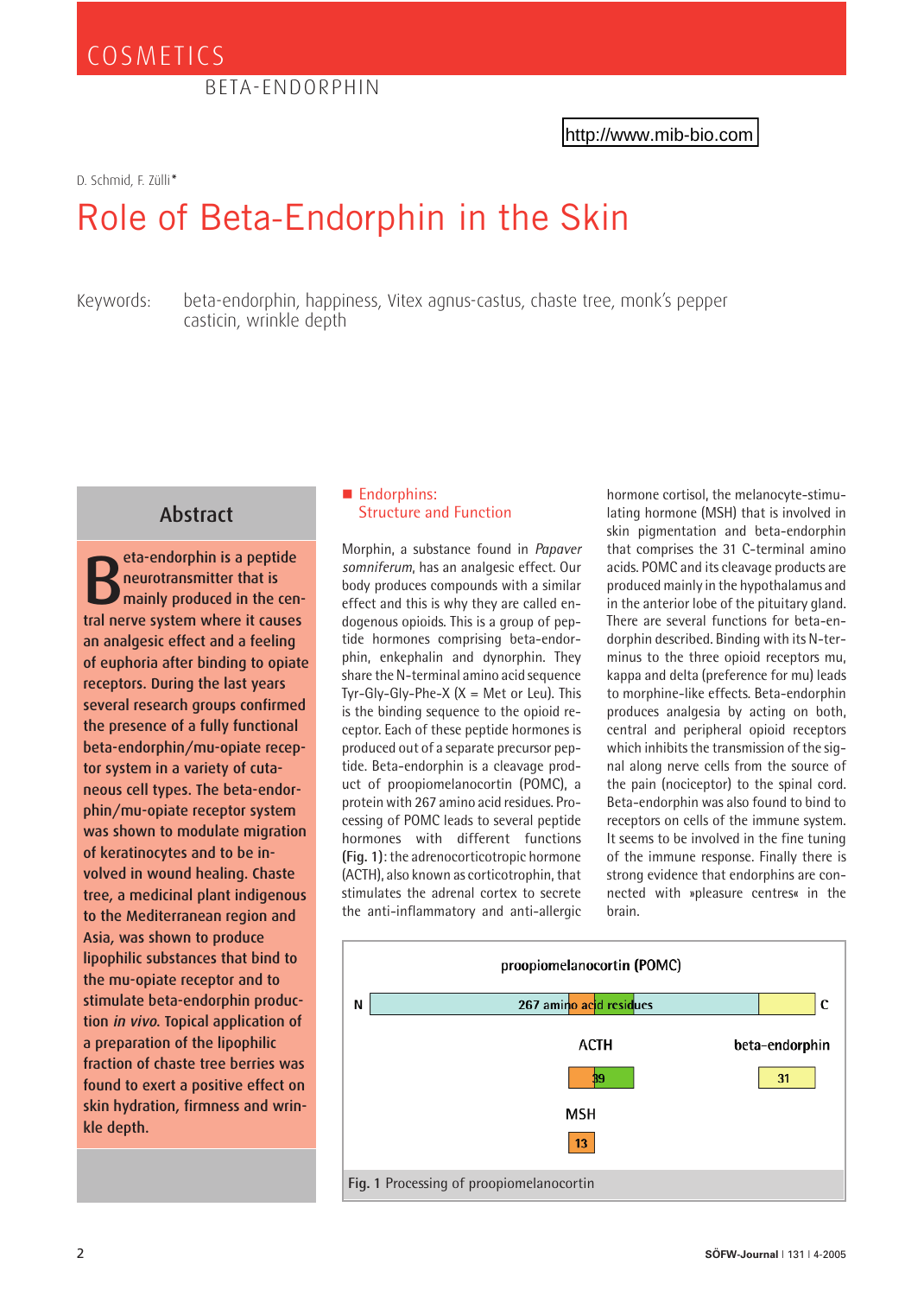## BETA-ENDORPHIN

#### ■ Existence of the Beta-Endorphin / mu-Opiate Receptor System in the Skin

Our skin is a target for the POMC-derived hormone MSH, which regulates skin pigmentation. Recently the *in situ* production of POMC and its products ACTH, MSH and beta-endorphin and their corresponding receptors in skin cells has been demonstrated (1). It has been proposed that a cutaneous POMC system acts in an autocrine manner in response to external or internal stresses. POMC processing in melanocytes and a MSH / melanocortin 1 receptor / cAMP cascade in control of pigmentation is well documented. Recent data have demonstrated the existence of a functionally active beta-endorphin / mu-opiate receptor system in melanocytes, keratinocytes and fibroblasts. Regarding epidermal and hair follicle melanocytes, it was shown that beta-endorphin can regulate melanogenesis, dendricity and proliferation (2). *Bigliardi* et al. 2002 observed for beta-endorphin a stimulation of the migration of cultured human keratinocytes (3). They proposed for beta-endorphin a key role in the final reepithelialization and tissue regeneration in wound healing. Supporting this theory is the fact that expression of mu-opiate receptors on keratinocytes close to the wound margin of chronic wounds was indeed reduced compared to acute wounds (4). The group of *Bigliardi* showed also a possible role of skin beta-endorphin in the communication with peripheral nerve endings (5). They found that keratinocytes positive for beta-endorphin staining are clustered around the terminal ends of afferent Cfibres, which signal the sensations of warmth, cold or pain to the central nervous system. Further, they showed that the mu-opiate receptor was expressed on these nerve fibres in the dermis and epidermis. It was hypothesized that keratinocytes can communicate directly with the nervous system through the opiate receptor system and that this might open potential therapies of skin diseases like atopic dermatitis and psoriasis.

#### **Monk's Pepper Produces** Substances with Beta-Endoprhin Activity

Chaste tree (*Vitex agnus-castus*), also known as monk's pepper, is a large shrub native to the Mediterranean area that produces aromatic berries with a bitter taste. Dried chaste tree berries have been used as a pepper substitute and as herbal medicine until now to treat disorders of the female reproductive system. Nowadays it is especially recommended for the treatment of premenstrual syndrome

(PMS). The term refers to symptoms such as irritability, tension, anxiety and physical changes that some women experience in the two weeks before the period starts. High levels of the hormone prolactin are thought to play a role in PMS. Chaste tree was found to reduce the release of prolactin, probably through its dopaminergic action. Binding of lipophilic compounds of chaste tree to the dopamine receptor is well documented (6). *Meier* et al. showed also binding to the opiate receptors, especially to the mu and kappa type (7). Since anxiety, depression and sleeping problems are important symptoms of PMS and beta-endorphins are known to induce feelings of pleasure and euphoria, the beta-endorphin-like activity might be also involved in the beneficial effect of chaste tree in the treatment of PMS. Binding to the mu and kappa opiate receptor was more pronounced in the lipohhilic fraction of an ethanol extract, but the exact molecular nature of the active compounds is not known jet. *Samochowiec* et al. also showed a possible role of beta-endorphin in the therapeutic effect of chaste tree against PMS (8). When they fed rats over 4 days with a chaste tree extract, they found an increase in the beta-endorphin level in the blood of 105%. It implies that chaste tree contains substances that stimulate the body's own production of beta-endorphin.





#### ■ Topical Application of a Monk's Peper Berries Extract

Dried monk's pepper berries were extracted in ethanol, glycerine and beta cyclodextrin. For standardisation the lipophilic flavonoid casticin was measured by HPLC-analysis. Casticin is a chemotaxonomic marker of the genus Vitex and the most dominant substance in the fingerprint chromatogram of the monk's pepper berries (9). Extraction of 5% dried berries yielded in a solution of 15 mg / l casticin. The final cosmetic ingredient (Happybelle-PE) consisted of monk's pepper berries extract, lecithin, tocopherol, ascorbyl tetraisopalmitate and beta cyclodextrin. Combination of beta cyclodextrin and lecithin resulted in a double vector system **(Fig. 2)**. Casticin